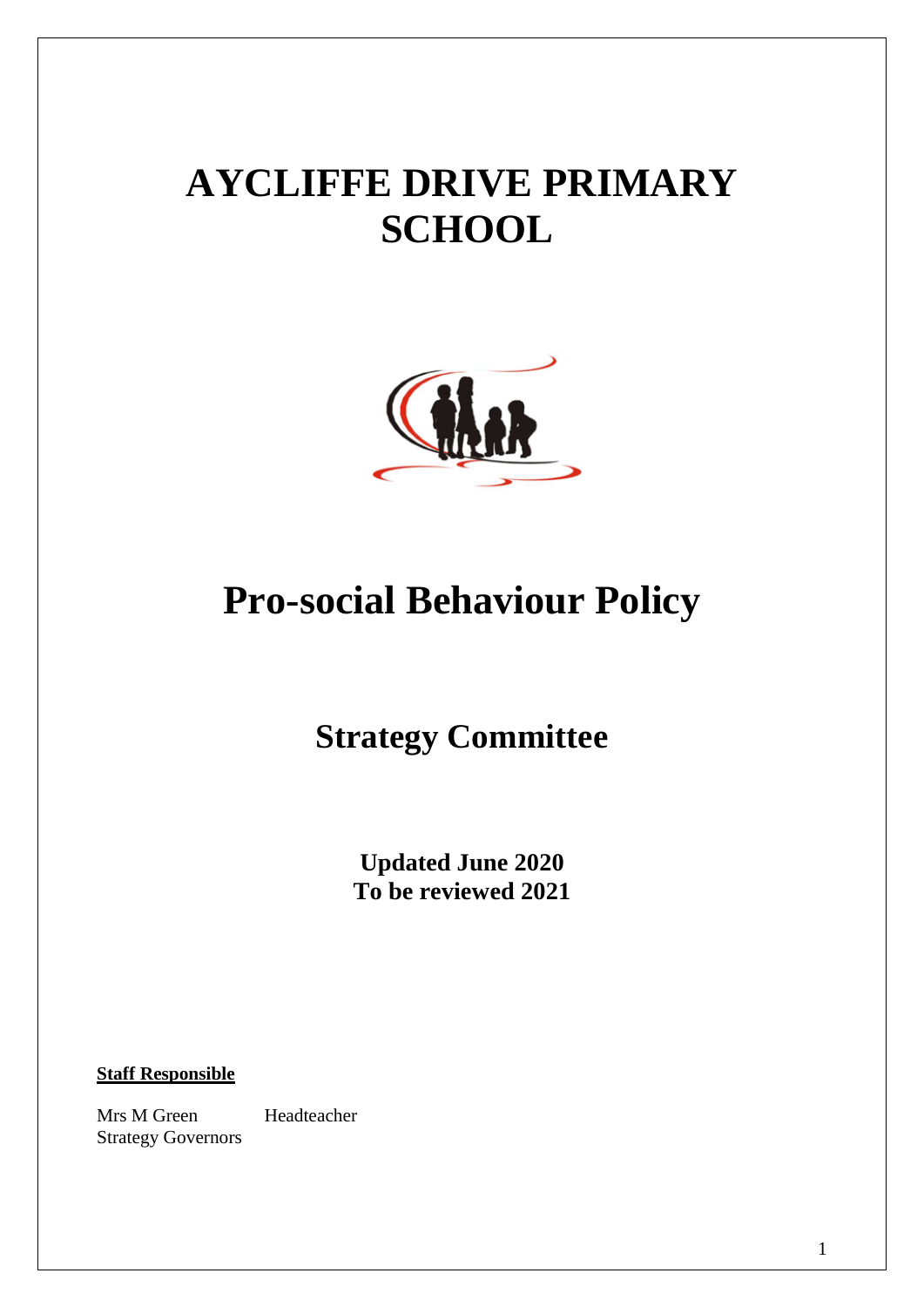| <b>No</b>      | <b>Contents</b>                                      | Page           |
|----------------|------------------------------------------------------|----------------|
| 1              | <b>Introduction</b>                                  | $\overline{3}$ |
| $\mathbf{2}$   | Philosophy                                           |                |
| 3              | <b>AIMS</b>                                          |                |
| 4              | 3<br><b>Promoting Pro-Social Behaviour</b>           |                |
| 5              | Awareness on extrinsic and intrinsic motivation<br>5 |                |
| 6              | Praise, reward and celebration<br>6                  |                |
|                | <b>Planning and differentiation</b>                  | $\overline{7}$ |
|                | <b>Risk Management Plan</b>                          | $\overline{7}$ |
| $\overline{7}$ | Unacceptable behaviour:<br>$\overline{7}$            |                |
| 8              | <b>Levels of behaviour</b>                           | 8              |
|                | <b>Consequences after a crisis</b>                   | 9              |
| 9              | Recording and outcomes of misbehaviour<br>9          |                |
| 10             | <b>Exclusions</b>                                    |                |
| 11             | <b>Outside School</b>                                |                |
| 12             | <b>Parental involvement</b><br>11                    |                |
| 13             | <b>Working with Outside agencies</b><br>11           |                |
| 14             | <b>Children with special needs</b>                   | 11             |
| 15             | <b>Role of the Governors</b>                         | 12             |
|                | <b>Appendix 1</b>                                    | 13             |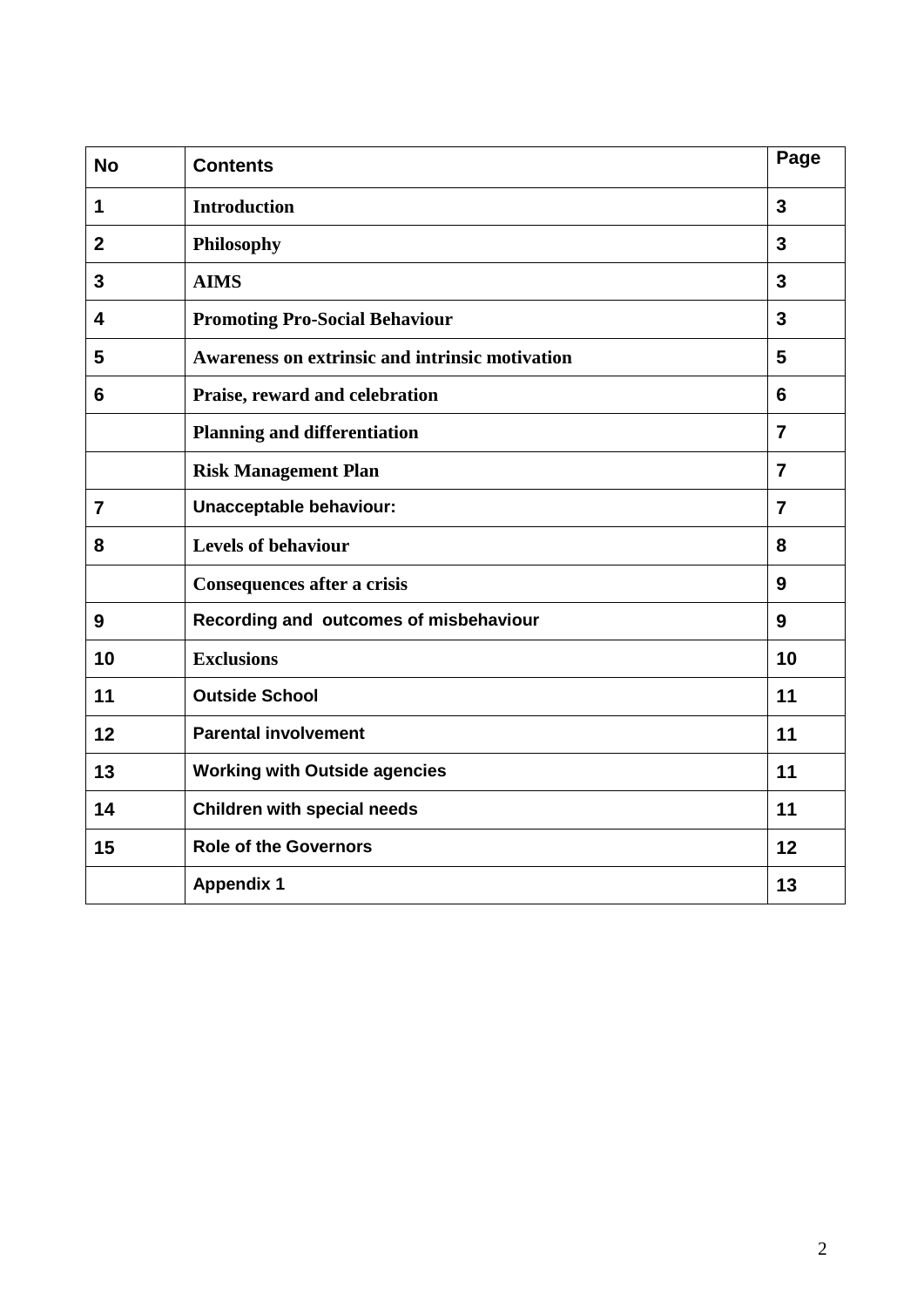#### **1 Introduction**

Staff, pupils and governors have worked together to define this policy. It is specifically for our school and must be read in conjunction with other school policies such as Safeguarding and SEND.

#### **2 Philosophy**

This policy is intended to ensure that there is an agreed and shared philosophy that promotes an ethos of pro-social (positive) behaviour underpinned by Hertfordshire Steps therapeutic approach to the teaching of behaviour to support and enhance learning.



#### **3 Aims**

Our behaviour strategy is aimed at improving educational outcomes for all learners by promoting and supporting their engagement with education.

We aim to give all our children a shared sense of pride in attending Aycliffe Drive Primary School and to feel that it is a place where they are safe to learn without disruption.

#### **4 Promoting Pro-Social Behaviour**

We are a Values School Team and staff are expected to model the kinds of values that we expect and have agreed with our pupils. There are 22 values that include respect, concern, fairness, how to apologise, how to resolve difficulties and then move on with children practicing on a regular basis.

Aycliffe Drive School places a high emphasis on positive behaviour. The behaviour and social development of our pupils is a key factor in their access to and interaction with the community, their continuing development and the quality of their lives.

All staff need to know how to promote pro social behaviour and manage difficult or dangerous behaviour, and to have an understanding of what the behaviour exhibited might be communicating.

All staff should focus on de-escalation and preventative strategies rather than focusing solely on reactive strategies.

Everyone who comes into the school: learners, parents, staff and visitors are responsible for promoting and modelling pro-social behaviours and experiences by demonstrating clear values and principles through:

- honesty
- being inclusive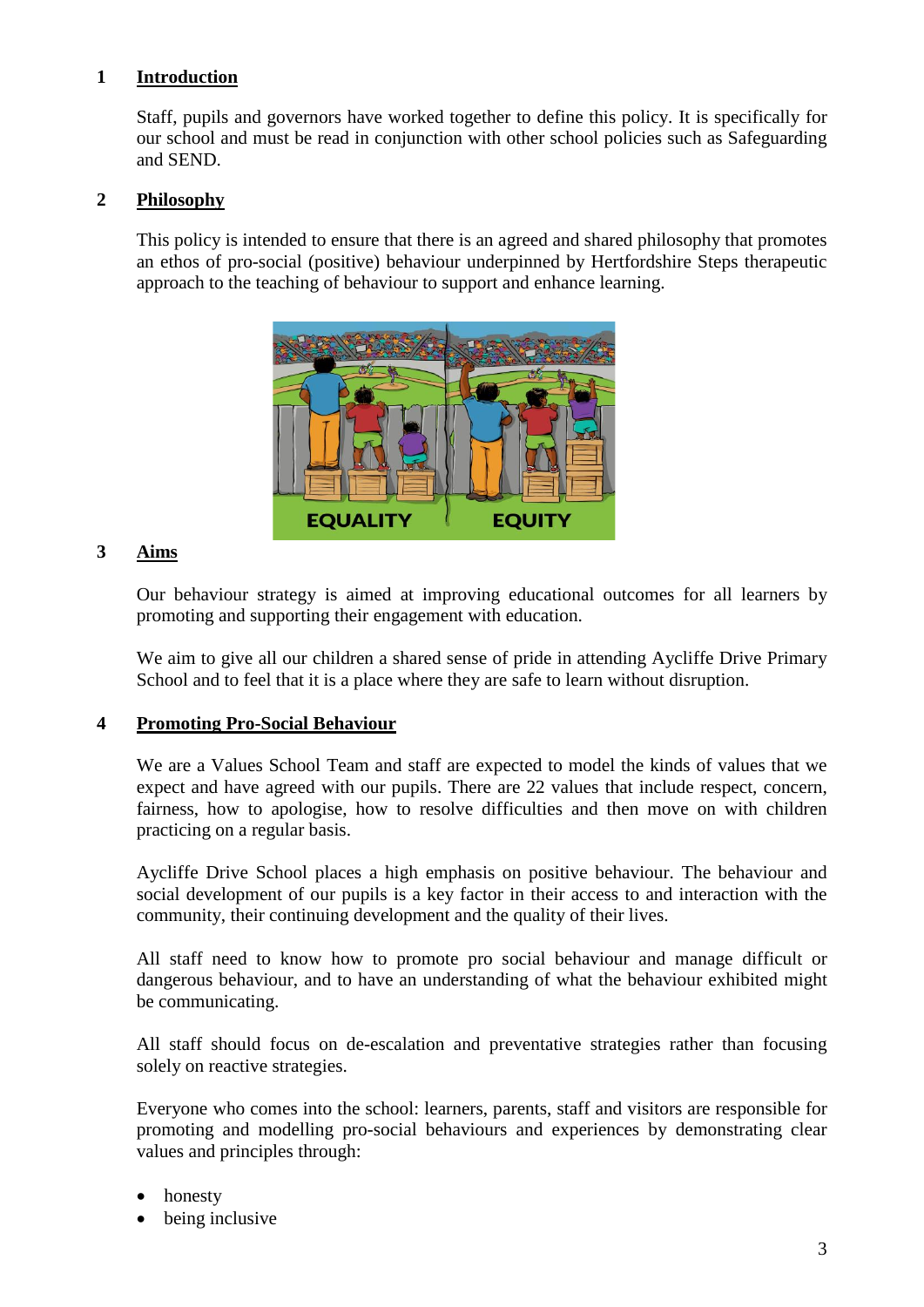- the concept of 'different for different'
- respect for themselves and one another
- establishing positive (pro-social) relationships
- internal-discipline, self-regulation of behaviour and a sense of responsibility for positive (pro-social) behaviour
- rewarding pro-social behaviour with words. Agreed responses in place for children who require a specific, **Risk Reduction Plan. Where a plan is in place it must be followed by every member of staff to ensure consistency**

Learner behaviour should be managed with sensitivity and professionalism consistent with Hertfordshire STEPS which encourages a culture of "improving young people's engagement, motivation and well-being rather than more negative terms that can be associated with behaviour difficulties" (Hertfordshire's Behaviour and Attendance Strategy, 2014). Our approach is underpinned by the therapeutic values and principles outlined by Hertfordshire STEPS.

- Positive experiences create positive feelings.
- Positive feelings create positive behaviour.
- Negative experiences create negative feelings.
- Negative feelings create negative behaviour.

#### **(Hertfordshire's Behaviour and Attendance Strategy, 2014)**

External discipline will often suppress anti-social behaviour. Long term behavioural change comes from developing internal discipline. We believe that children 'learn behaviour' and make positive behaviour choices through:

- Positive relationships with adults and peers
- Positive role models, patterning and copying
- Positive phrasing and reminding of expectations
- Routines, repetition and structure
- Consistent, clear and agreed boundaries
- Praise, reward and positive reinforcement
- Comfort and forgiveness (potential supportive hug (as per Hertfordshire Steps training))

Teachers at Aycliffe Primary School are trained in Hertfordshire STEPS approach to behaviour management, staff who were trained in De-Escalation techniques which included practical techniques of physical intervention. (i.e. offering an arm, supportive hug, supportive arm, open mitten guide, open mitten escort.) This aims to reduce and manage conflict and support a positive school ethos. There are two certified Hertfordshire Steps Tutors within the school

#### **Pre-empting negative behaviour**

- have high expectations of pupil behaviour
- support each other in maintaining consistent behaviour throughout the school
- expect politeness ('please', 'thank you', 'excuse me' etc.)
- praise and reward good behaviour
- be alert to signs of bullying and racial harassment and encourage pupils to be the same
- deal sensitively with pupils in distress
- listen to accounts of incidents given by the pupils
- deal with discipline problems immediately wherever possible, especially minor misdemeanours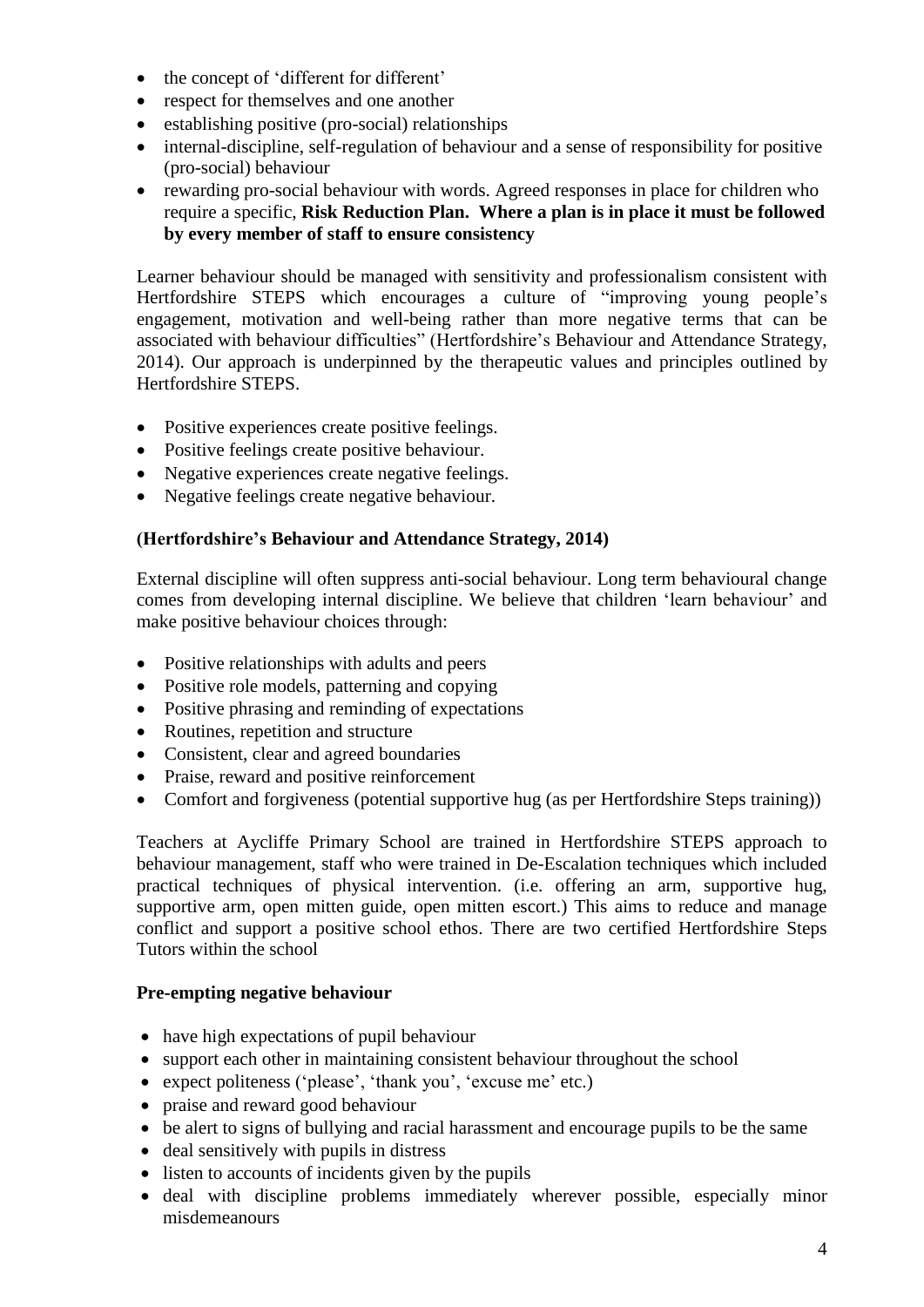- arrive on the playground punctually when on duty
- KS1 staff not on duty to be in the teaching areas to see the pupils leave and re-enter the building in an orderly manner.
- A member of staff representing each class to meet their class on the playground each morning break and lunch time
- When leaving a teaching area inform the neighbouring teacher or their own TA to enable supervision during the teacher's temporary absence.
- Send pupils involved in playground accidents into medical welfare in the dining room, not leave the playground themselves (or call for help).

#### **5 Awareness of extrinsic and intrinsic motivation when considering pupil behaviour**

**It is important that all learners come to school 'Ready to Learn'. For this to be achieved learners need to be punctual and attend on a daily basis. It is essential for all learners to have the correct equipment: PE kits, home learning, reading books and reading records, indoor shoes.**

**Extrinsic behaviours** are those that we as adults impose on children e.g. where we seat them in class, how we motivate pupils to learn and behave well through establishing strong appropriate relationships within our classes, how we engage, excite and challenge our pupils' learning.

Teachers need to pre-empt by constantly scanning the classroom or hall during PE or assembly. Children need to believe that we have "eyes in the back of our heads". This way we can use non-verbal behaviour strategies or redirect before there is an issue.

Consider where we position ourselves and where we position potentially disruptive pupils when in large spaces such as the hall or on offsite events.

When on the playground staff need to be aware of the blind areas on the site and position themselves so that they can see or can patrol those areas regularly. (see Playground Risk Assessments with photographs identifying these tricky areas)

All pupils need to know that we look upon them as great role models for the younger pupils in the school. This applies to our Reception FS children who know that they have to show the nursery children how we behave towards each other at Aycliffe Drive School.

Try as much as possible to praise publicly and criticise as privately as possible. Know your individual children well though as not all children like public praise. In this case a nonverbal praise e.g. Thumbs up, smile or sticker may be more appropriate.

Be aware of children's feelings particularly those who have special educational needs. Often their lapses in good behaviour are for attention because they are upset so it is even more important to pre-empt such outbursts. (STEPS Training)

Where possible try to provide children with small choices. This encourages independence and improves self-esteem.

Try to catch children being good and acknowledge this.

Address the behaviour not the child e.g "I do not like ...... Behaviour". This is what I would like to see.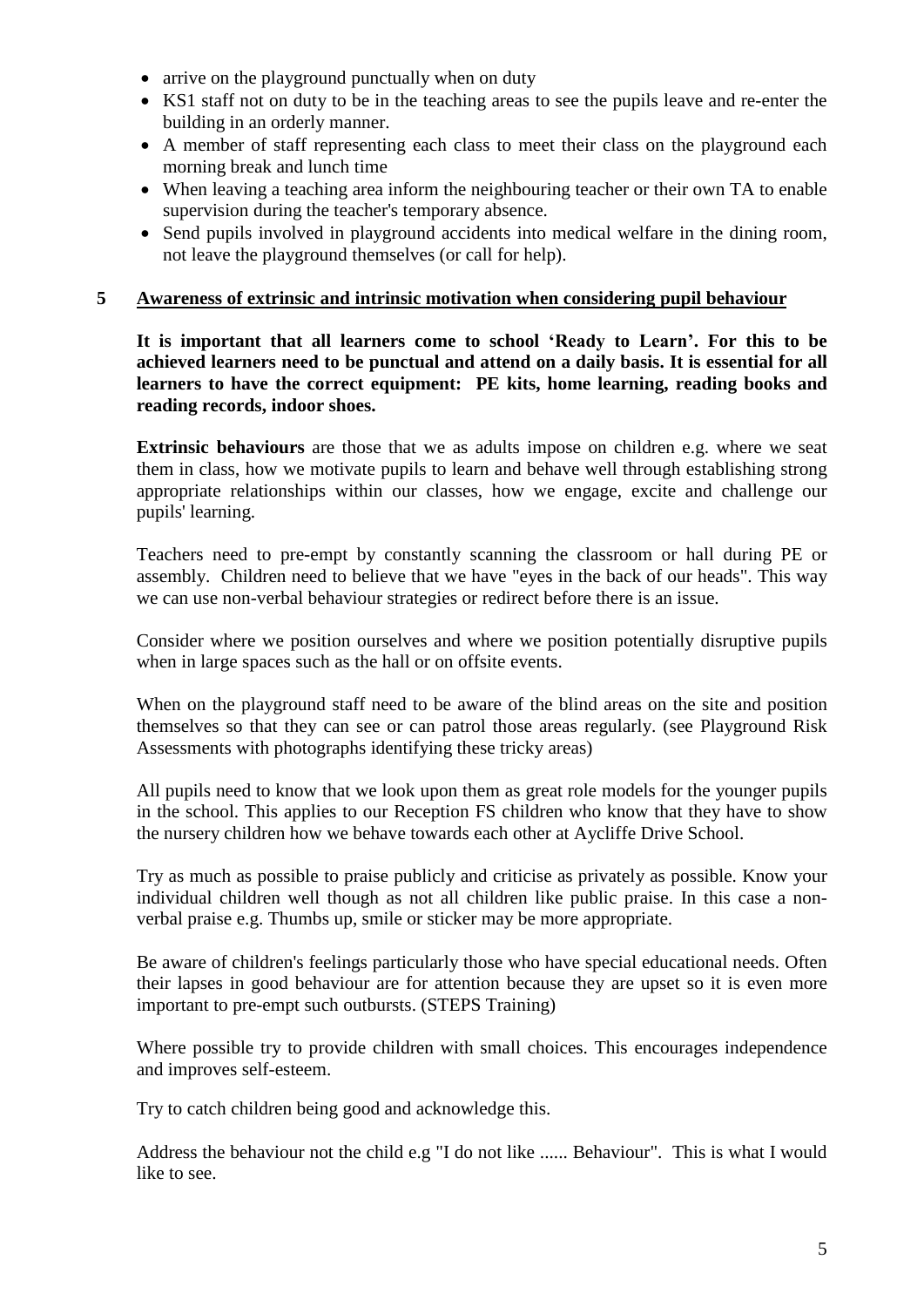#### **6 Praise, Reward and Celebration**

When pupils are fully engaged and learning we need to catch them getting it right through specific praise, celebration and reward. Children should also be made aware that their positive behaviour can be rewarding in itself and also brings about positive experiences and feelings in others.

- During Celebration Assemblies an outstanding badge is awarded to a pupil from each class for a value that they have achieved or improved upon. On many occasions this will be directly linked to the value that the whole school is currently working on.
- There will be more instant rewards for values spotted over the course of the day
- Really outstanding efforts are rewarded by a postcard sent by the Headteacher to the parents.
- Photographs of these children are displayed in the dining room and in the entrance hall where parents/ carers can share in the praise.
- Pupils can receive house points for good work and positive behaviour awarded by all school staff
- When pupils achieve ten house points they are awarded a certificate in the weekly Celebration Assembly or in the classroom.
- When children move to gold certificates they are awarded a gold wrist band or star badge that they are allowed to wear in school.
- Headteacher awards for all children who have received a Headteacher or Assistant Headteacher award during the week are acknowledged during Celebration Assembly and reasons discussed.
- Headteacher awards are also posted in the entrance hall to enable families to read about them.
- Any particular special piece of work can be shared with the rest of the school in assembly
- The Headteacher is visible during the week making frequent unannounced visits to classes to share in achievements and support the teacher if necessary.
- The Senior Leadership are visible during lunch and morning breaks in order to pre-empt behaviour issues.
- Year 5 and Year 6 Leaders assist every morning break and lunchtime to help to manage the routines and help younger children
- Year 4 pupils act as Assistant Leaders to assist and to enable Year 5 and 6 children to have a break and eat their lunch. This is good training in responsibility for future.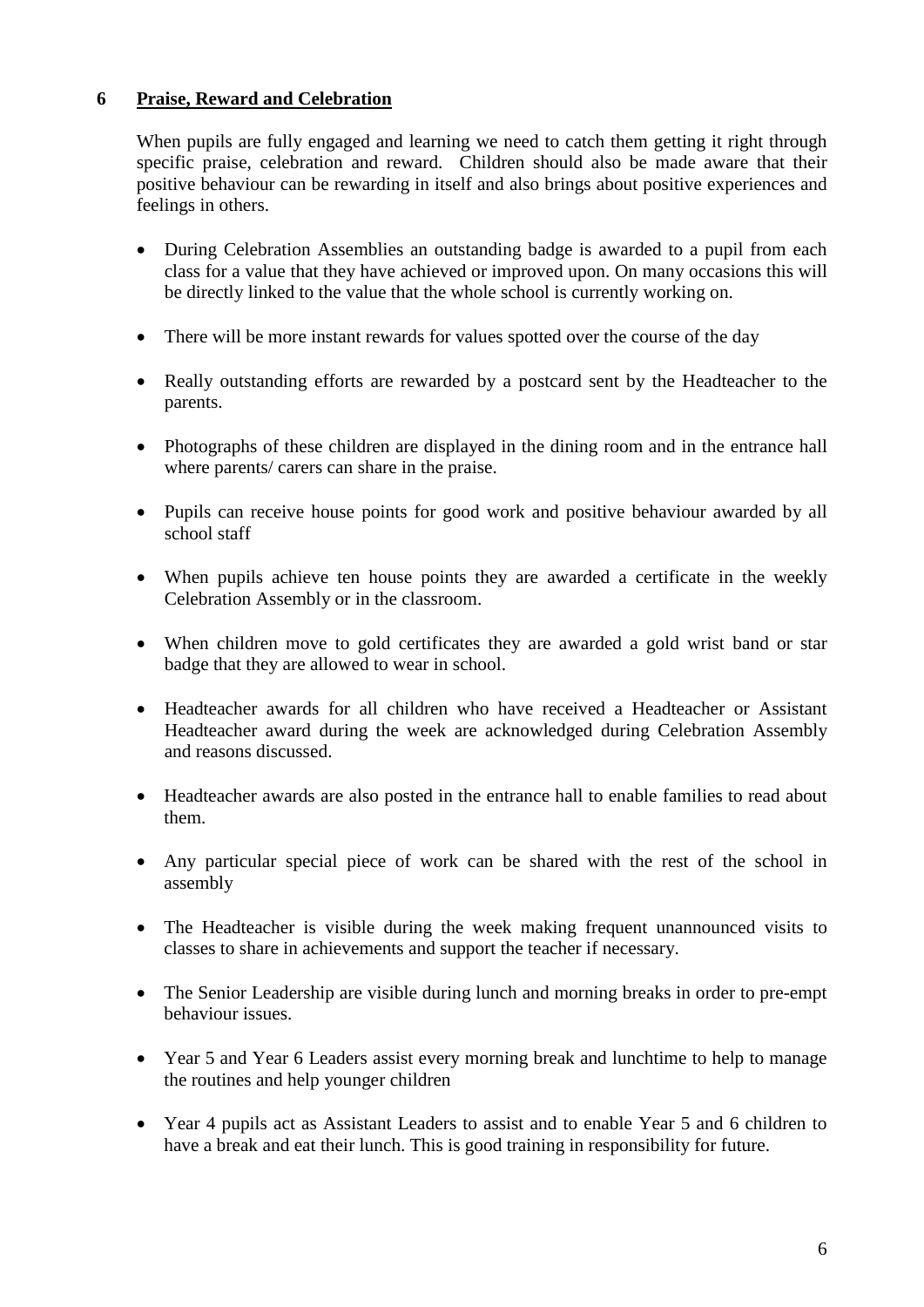#### **Planning and differentiation**

At Aycliffe Drive, we undertake a range of behaviour analysis tools (STEPS) to enable us to effectively plan support for learners displaying difficult or dangerous behaviours. These include (but are not limited to):

- Conscious and subconscious behaviour checklist
- Anxiety mapping
- Roots and Fruits
- Risk Reduction Plan

#### **Risk Management Plan**

The school's pro-social behaviour policy effectively works for the majority of children. For some children they may require an Individual Risk Management Plan to formalise strategies that differentiate from policy. Learners who may need a plan are those whose needs are exceptional and for whom the usual everyday strategies, techniques and approaches are insufficient. Typically, this will include learners who may require some specific form of intervention to maintain their own safety and that of others and to ensure learning takes place for all.

#### **A plan will**:

- be based on analysis from 'Roots and Fruits' and 'Anxiety Mapping' of the child.
- involve parents/carers and learners to ensure all parties understand clearly the actions and expectations of the school and what specific action the school may take
- include a risk assessment to ensure staff act reasonably, consider the risks, and learn from what happens
- take into account the age, understanding, and competence of the individual learner
- consider approaches appropriate to each learner's circumstance and will focus on the three stages of before a crisis, during a crisis and after a crisis
- be based on the basic premise that "Positive experiences create positive feelings and Positive feelings create positive behaviour" (Hertfordshire's Behaviour and Attendance Strategy, 2014).

#### **7 At Aycliffe Drive Unacceptable behaviour includes, but is not limited to:**

- racist comments
- physical aggression of any kind
- verbal aggression of any kind including unkind remarks, swearing and foul language
- disobedience
- biting, spitting, hitting and kicking
- damaging property
- answering back, rudeness or aggression
- stealing
- $\bullet$  truancy
- gangs and bullying
- preventing others from completing and carry out their work in class
- not completing class work or homework (where there are no extenuating circumstances). The school provides a homework club for those pupils experiencing difficulties.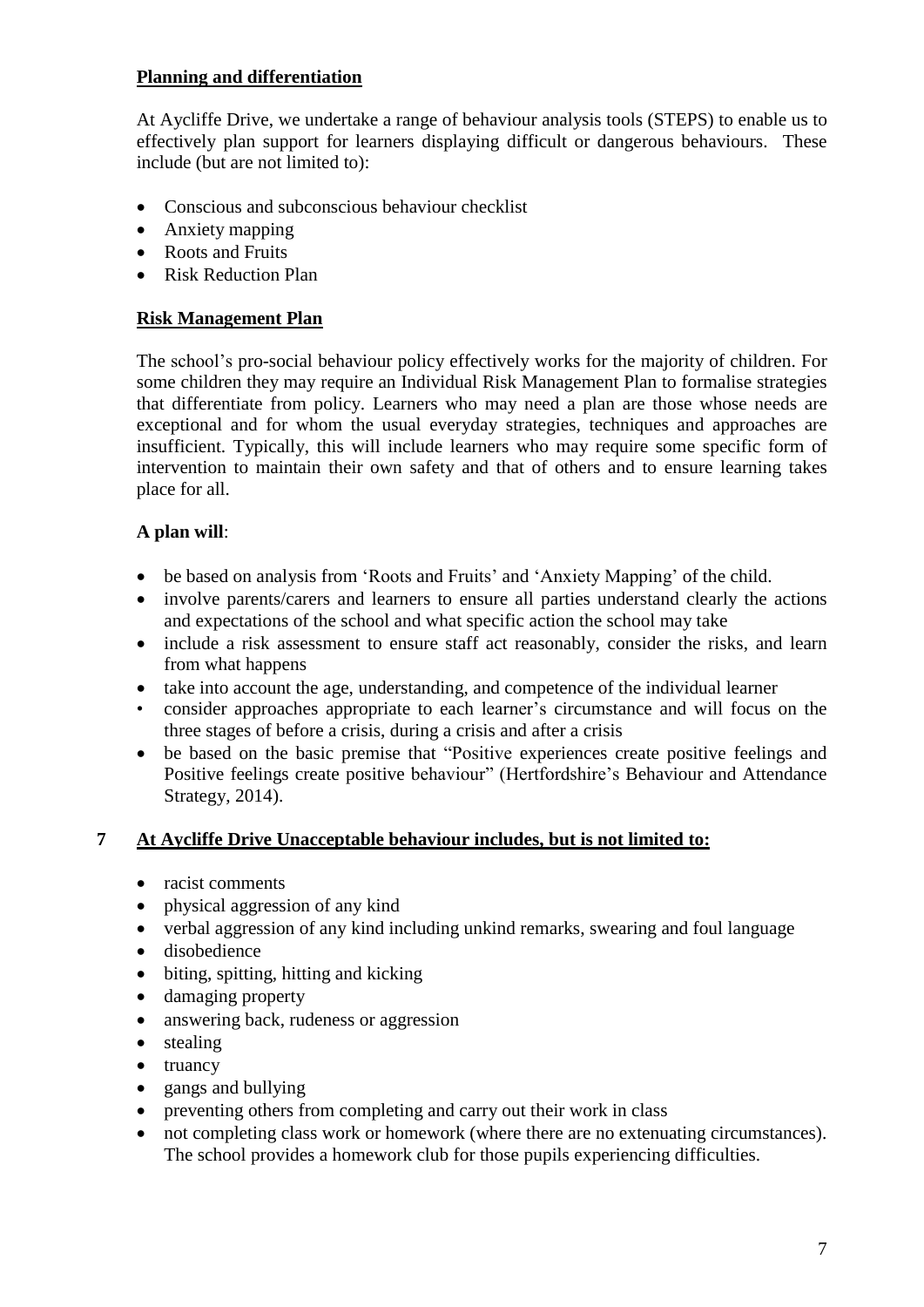#### **Covid-19**

In view of the Covid-19 pandemic social distancing is now a must be adhered to by all pupils and staff members of the school community. Deliberate failure to so by pupils may well result in exclusion from school.

#### **All children will be expected to**

- Follow the routines for arrival and departure on to the school site. This will include social distancing from other pupils and entering the school building via the designated entrance for the child's allocated 'bubble'
- Follow school instructions on hygiene, such as handwashing and sanitising.
- Follow instructions regarding who children can socialise with at school. ALWAYS follow instructions and reminders about the 2m social distancing rules.
- Move around the school as per specific instructions (for example, one-way systems, outof-bounds areas, queuing).
- Follow expectations about sneezing, coughing, tissues and disposal (in line with the "catch it, bin it, kill it" message) and avoiding touching your mouth, nose and eyes.
- Children telling an adult if they are experiencing symptoms of coronavirus.
- Follow rules about NOT sharing any equipment or other items including drinking bottles.
- Follow rules about expectations about breaks or play times, including where children may or may not play.
- Only use the allocated toilets.
- Follow clear rules about coughing or spitting at or towards any other person.

All expectations will be made clear to the children on their arrival on the first morning and there will be regular reminders. Children deliberately choosing to not follow the instructions and guidance will receive a warning and if the behaviour continues parents will be called to collect the child immediately from the school. The school has a duty of care to both children and staff and willful ignoring of the instructions would be deemed to be dangerous behaviour putting the welfare of others at risk in these circumstances.

#### **8 Levels of Behaviour**

This is underpinned by a behaviour procedure which defines 4 levels of behaviour.

|                             | <b>Stage Type of Behaviour</b>                                         | <b>Examples of Behaviour</b>                                                                                      |
|-----------------------------|------------------------------------------------------------------------|-------------------------------------------------------------------------------------------------------------------|
|                             | Low level classroom disruption<br>and rule breaking/minor<br>incidents | Unfinished work, late homework, inadequate<br>work, talking at wrong time, uniform,                               |
| $\mathcal{D}_{\mathcal{L}}$ | Persistent low level behaviour                                         | Repetitive rule breaking, being warned but<br>continuing, e.g. 3 strikes                                          |
| $\mathcal{R}$               | Significant one off incident *                                         | Fighting, verbal and / or physical abuse, racism,<br>damage, hurting, theft                                       |
|                             | Major incident *                                                       | Fighting, verbal and / or physical abuse, racism,<br>damage, hurting, theft, bullying including cyber<br>bullying |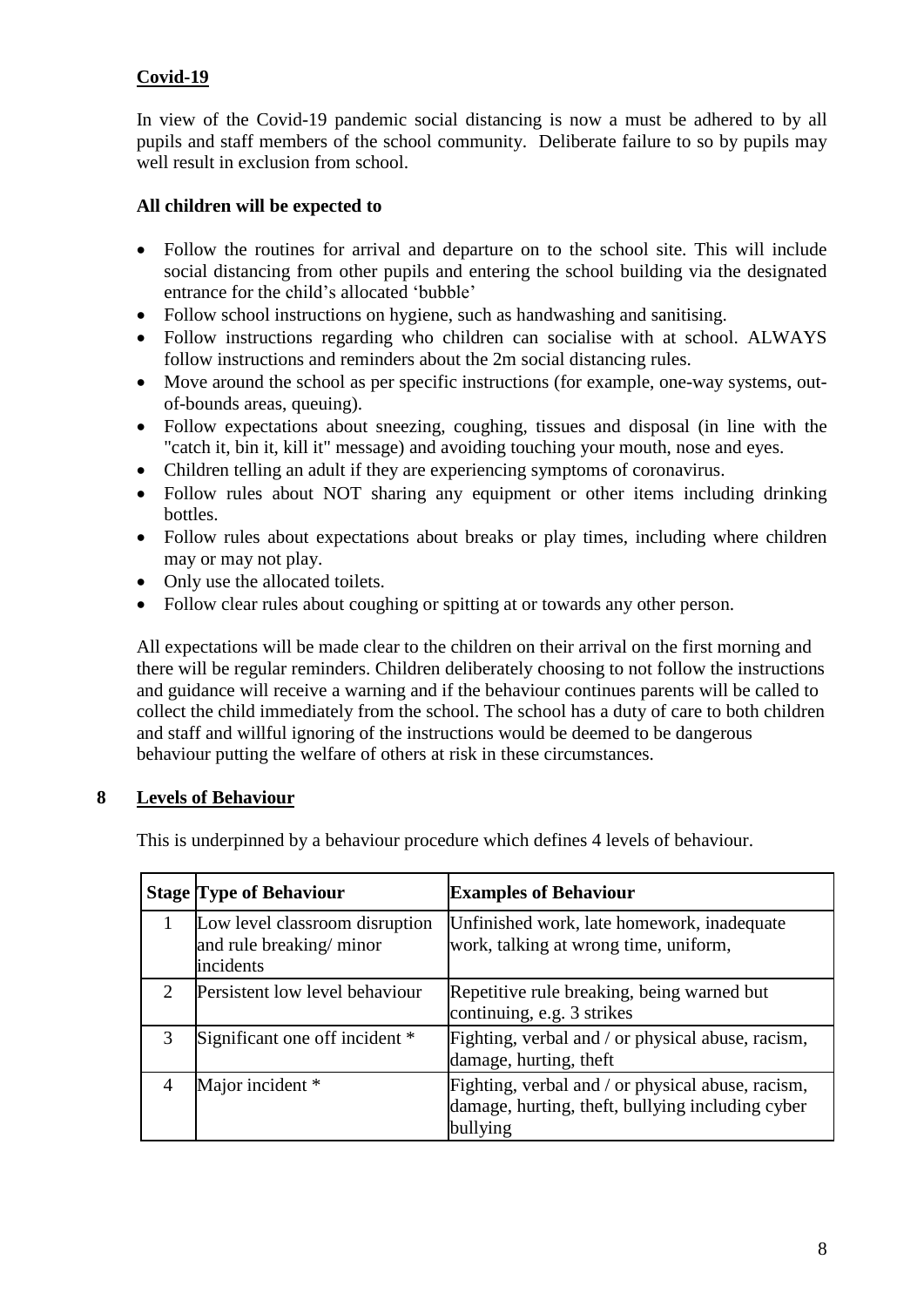#### **Consequences (After a Crisis)**

Consequences are either educational or protective. They are a sense of reality and are an opportunity to teach new behaviours by allowing children to reflect on their choices and take steps to make positive behaviour choices.

For the vast majority of our learners, the following strategies support a quick transition back to prosocial behaviours:

- use of a non-verbal cue such as 'a look'.
- a positive reminder of the rule that requires reinforcement
- when appropriate, name to be recorded and child verbally reminded of pro-social behaviour expectations.
- an opportunity for 'time away' (from the group or indeed the classroom environment)
- educational or protective consequences put in place (bespoke)
- risk management plan

#### **Some pupils may need to**

- work on a table by themselves
- work in a 'quiet' area
- work in another class by prior arrangement
- work with the Headteacher or a member of SLT
- Pupils may have a behaviour record kept by the class teacher.
- A pupil's behaviour may be recorded in the pupil's record on CPOMS by a member of staff.
- Any items, for eg, deemed by the teacher to be unsuitable in the classroom may be confiscated, eg unsuitable watch, phone etc

Examples of protective consequences may include: limited access to the playground/adult supervised play and small adult led social skills group participation. Educational consequences should have a clear learning element that gives the child the ability not to do it again (if the behaviour is predominantly subconscious) or gives the child the incentive not to do it again (if the behaviour is predominantly conscious).

When positive behaviour is not being demonstrated, it is key to understand the underlying causes of the behaviour which led to difficult or dangerous behaviours being exhibited. To support change in these cases, we need first to understand, not simply suppress, the behaviour. The Hertfordshire STEPS 'Roots and Fruits' and 'Anxiety Mapping' tools support staff in considering the underlying influences on behaviour.

#### **9 Recording and outcomes of misbehaviours**

We expect all children to behave well both in and out of the school building and we are proud that most of our children behave very well most of the time.

Small misbehaviours are not ignored and we will correct through verbal or non-verbal strategies by members of staff in line with STEPS.

Children may be expected to remain in class at playtime to complete work or write a letter of apology. At these times the staff will supervise their pupils or sometimes the Headteacher or other members of staff will supervise.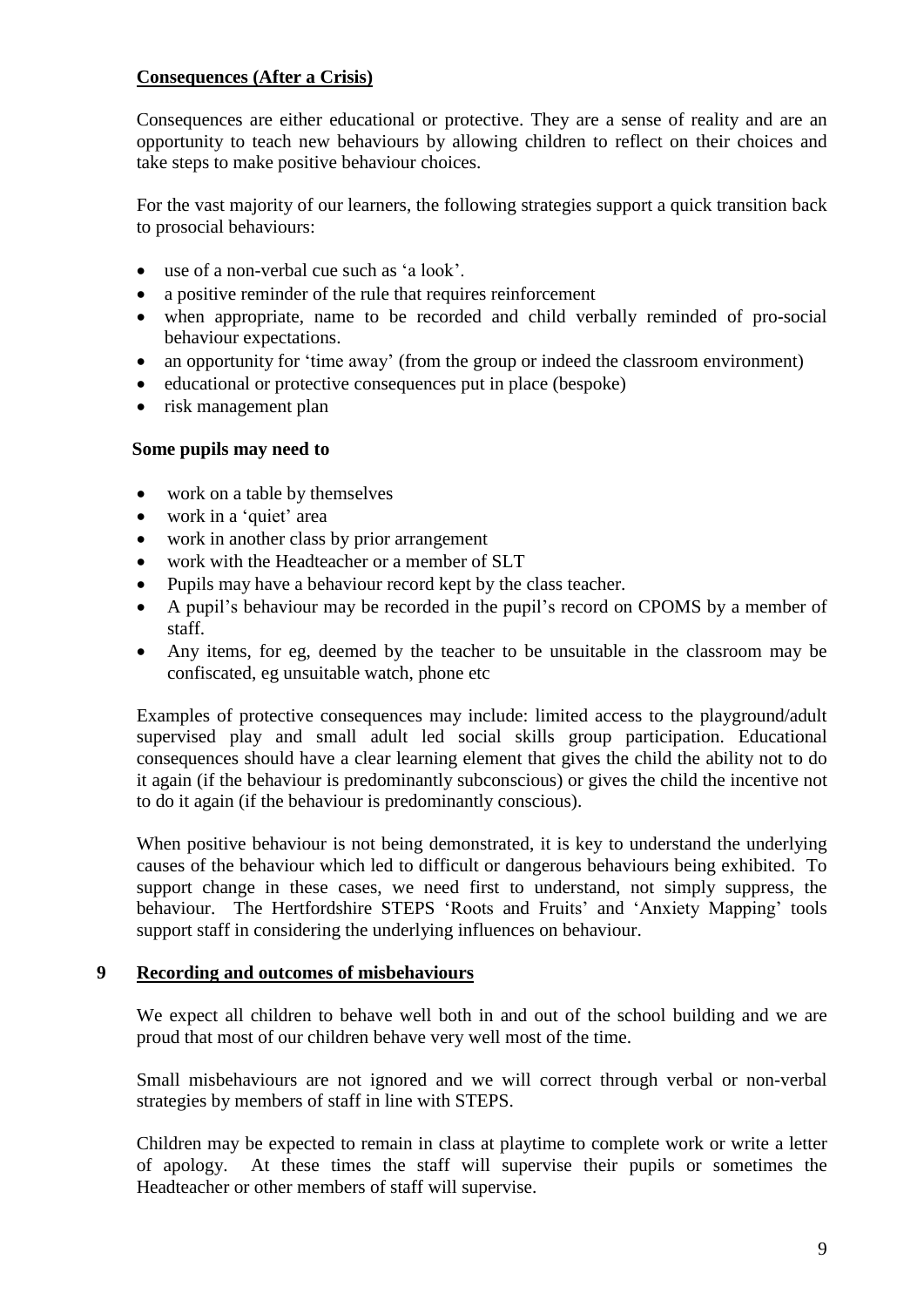Sometimes a child may be sent to a neighbouring class.

Small misbehaviours on the playground/field will be dealt with by the member of staff on duty. Children may have to walk with the member of staff, stand by the wall or be prevented from playing with a particular piece of equipment, e.g, a football

If these behaviours are deemed serious enough or repetitive they will be recorded on CPOMS in order that Senior Leaders can monitor.

Should a child's behaviour be cause for concern their parents will be contacted and the matter discussed.

#### **10 Exclusions**

At Aycliffe Drive, exclusions are only ever used as a protective consequence in the most dangerous scenarios, when more time is required to enable the school and parents to collaboratively plan, write and resource a Risk Management plan as these plans are used as a tool to prevent exclusion.

Permanent exclusion may be a consequence for dangerous behaviours which are at the highest levels of severity and where all other strategies have been exhausted. Examples of dangerous behaviours which could lead to permanent exclusion are:

- possession of an offensive weapon
- use of or dealing in, illegal substances
- severe violence towards a member of the school community resulting in hospitalisation or injury

Only the Head Teacher has the power to exclude a pupil from school. The Head Teacher may exclude a pupil for one or more fixed periods, for up to 45 days in any one school year. The Head Teacher may also exclude a pupil permanently.

It is also possible for the Head Teacher to convert a fixed-term exclusion into a permanent exclusion when "in exceptional cases, usually where further evidence has come to light, a further fixed-period exclusion may be issued to begin immediately after the first period ends; or a permanent exclusion may be issued to begin immediately after the end of the fixed period."

https://assets.publishing.service.gov.uk/government/uploads/system/uploads/attachment\_dat a/file/ 641418/20170831\_Exclusion\_Stat\_guidance\_Web\_version.pdf, if the circumstances warrant this. In the absence of the Head Teacher, the Assistant Head Teachers may exclude pupils.

If the Head Teacher excludes a pupil, the parents should be informed immediately, giving reasons for the exclusion. A confirmation letter is then sent to the parents outlining reasons and number of days. At the time, the Head Teacher makes it clear to the parents that they can, if they wish, appeal against the decision to the Governing Board. The school informs the parents how to make any such appeal.

The Head Teacher informs the LA and the Governing Board about any permanent exclusion, and about any fixed-term exclusions beyond five days in any one term.

The Governing Board itself cannot either exclude a pupil or extend the exclusion period made by the Head Teacher.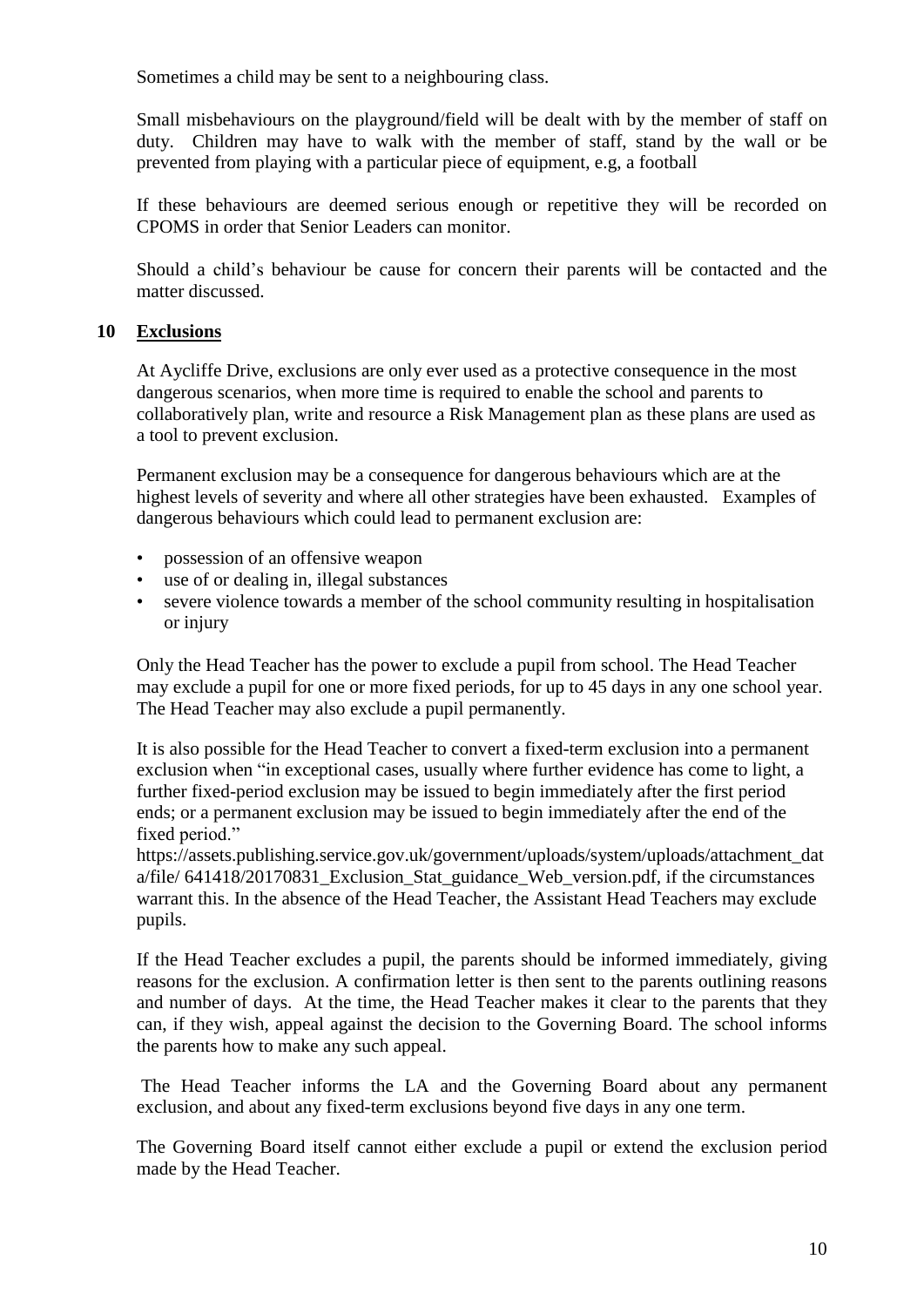The Governing Board has a discipline committee, which is made up of between three and five.

#### **11 Outside School**

**School trips/visits** – every effort is made to ensure provision for all children to take part in educational trips. However, a pupil may be excluded from planned trips, educational journeys or residential visits where the potential poor behaviour of that pupil will harm the reputation of the school or where the conduct of the pupil may put the health and safety of himself/herself or others at risk.

**Travelling to and from school and conduct on school trips** – sometimes incidents of poor behaviour occur at these times. We consider that at such times pupils are representing the school and where such incidents occur, and depending on the seriousness, school sanctions may apply, parents informed and/or police or other outside agencies contacted.

#### **12 Parental Involvement**

As ever we seek to encourage a parent, child and school working together partnership. All parents receive information regarding the school rules when their children start school and are asked to sign the Home School Agreement. Efforts are made to keep the parents informed of changes to the rules and of their Childs progress in school through continual feedback.

The schools 'open door' policy operates and parents are encouraged to discuss concerns or problems with class teachers and management. Building relationships with parents/carers is pivotal in terms of preventing and reducing exclusions. We work extremely hard to build positive relationships particularly with parents whose children are challenging to manage.

#### **13 Working with Outside Agencies**

The school reserves the right to contact the police if appropriate.

The school refers all serious incidents of sexually inappropriate behaviour to the local children's social care services in accordance with safeguarding procedures.

The school works closely with outside agencies with children who have emotional and behavioural difficulties.

#### **14 Children with special educational needs disabilities**

Learners with Special Educational Needs

We recognise that within a climate of inclusion, there will be learners who need a personalised approach to their specific behavioural needs. In some cases this will mean that the rewards and consequences are not the most appropriate means of effectively dealing with their behaviour. The school will use other programmes of intervention and support may be used in conjunction with external agency advice and recommendation.

Therefore, learners with behaviour difficulties on the Inclusion register may well have personalised support. See Inclusion Policy for further details.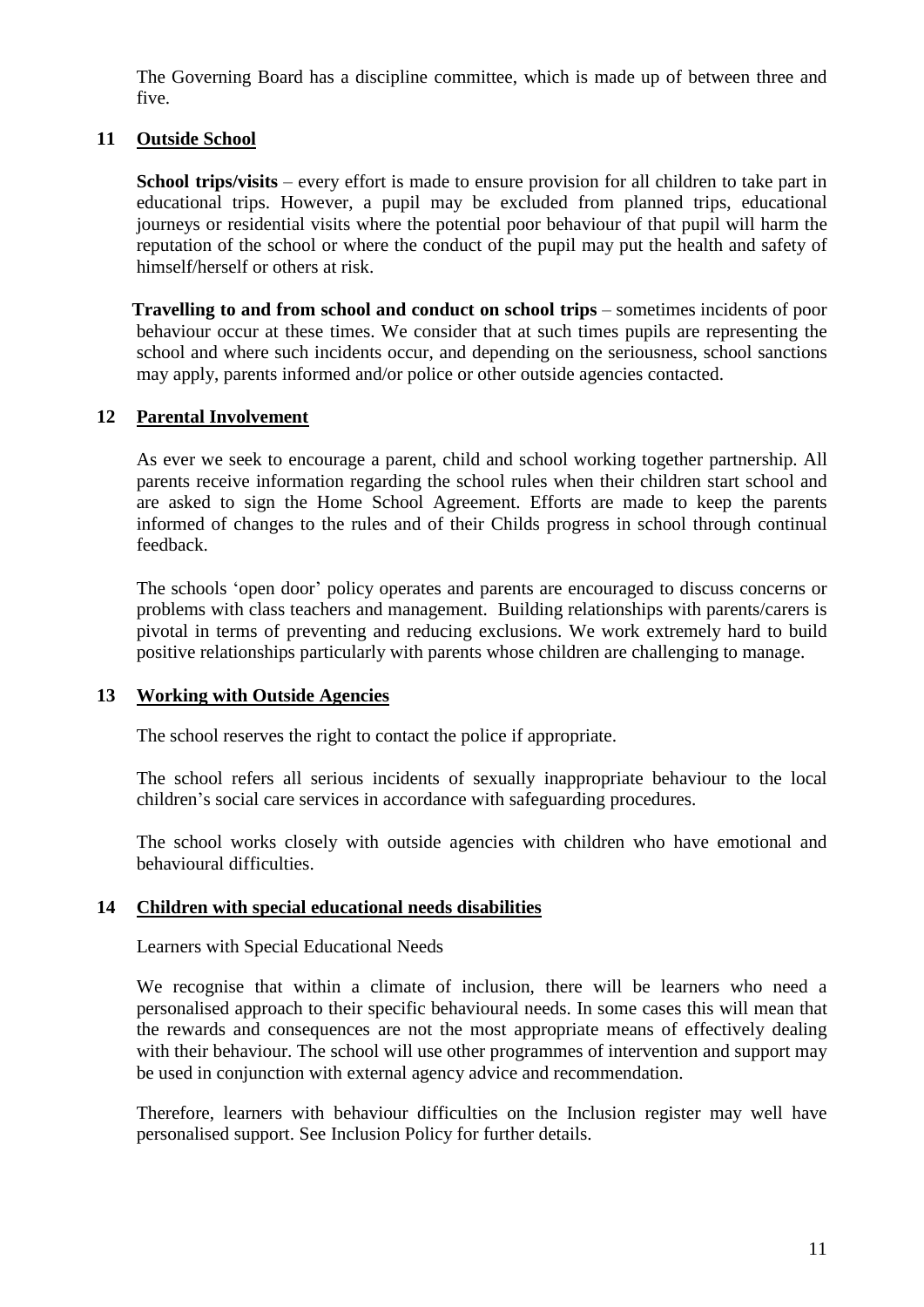#### **15 The Role of Governors**

The Governing Board has the responsibility of setting down the general guidelines on standards of discipline and behaviour, and of reviewing their effectiveness. The Governors support the Head Teacher in carrying out the guidelines.

The Head Teacher has the day-to-day authority to implement the school behaviour policy, but the Governors may give advice to the Head Teacher about particular disciplinary issues. The Head Teacher must take this into account when making decisions about matters of behaviour.